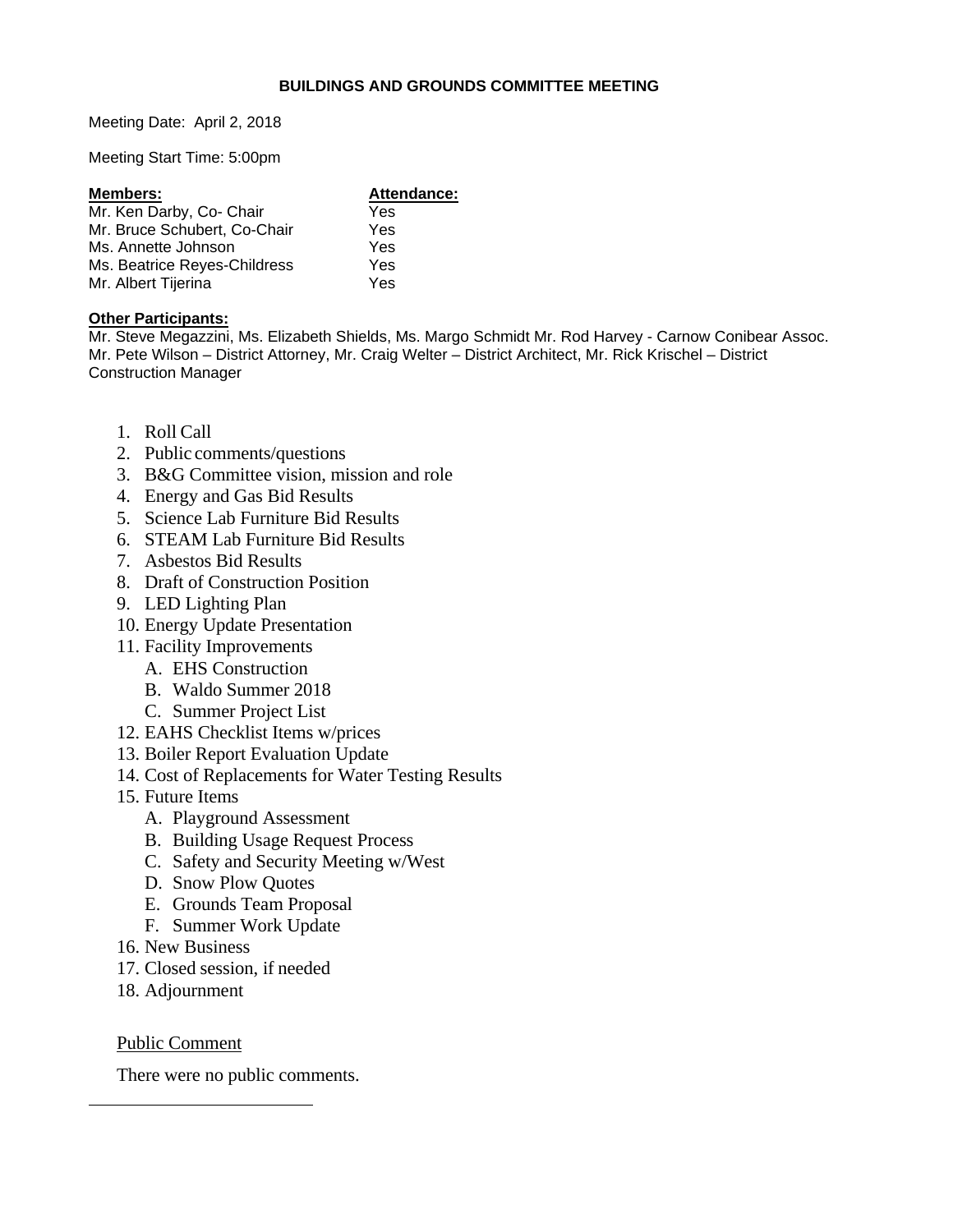#### B&G Committee vision, mission and role

Mr. Schubert asked the committee members and administration to begin thinking about the purpose of the Building and Grounds Committee – items that are given to the members, the purpose, etc. He would also like to see a mission/vision statement that is aligned with the District's mission and have it presented to the board.

## Energy and Gas Bid Results

Mr. Prombo presented the bid results for Natural Gas. There were four responses and all were currently at a lower price than our current rate. He recapped the approval process for this type of bid as it's a publically traded commodity.

Mr. Prombo then presented the bid results for Electricity. There were only two bids which is a low response rate. Additionally, one came in significantly higher than what we are paying currently. The District's suggestion is to reject this bid. Mr. Prombo asked for guidance from the committee on whether to go with a broker or a consultant in order to obtain more competition. Committee members were amenable to going with a broker.

Finance will bring the top bidders to the board at its April  $16<sup>th</sup>$  meeting for authorization to seek final pricing. The final contract will be brought to the board at its May  $7<sup>th</sup>$  meeting for approval.

## Science Lab Furniture Bid Results

Ms. Shields presented the bid results for lab tables and stools for the middle schools and high schools. The recommendation is to go with the low bidder, Lowery McDonnell in the amount of \$125,258.18.

## STEAM Lab Furniture Bid Results

Ms. Shields went through the bid results for the Rollins STEAM Academy. Clarification was provided that this purchase does not include furniture needs for the Oak Park and Beaupre STEM/STEAM program although they, along with other schools, can purchase off this bid.

The per-pricing bid sheet notes all items that were deemed not comparable to the original bid specs. Administration asks for a board motion to approve the per-pricing sheet.

Ms. Shields also presented the extended pricing for the initial purchase for the Rollins STEAM Academy. This is a price that could change based on enrollment and additional sections that might be needed. For that reason, the District recommends using Lowery McDonnell for the furniture as their installation costs are included within the per-unit pricing and there is no change in pricing if the height and/or table width change. Additionally, we have used this company in the past for furniture installation and have received excellent customer service.

All bids for teacher desks and classroom carpets were rejected as they came in high and it was stated that more favorable prices could be found elsewhere.

Initial furniture purchase will be funded through the T&L budget with possibility of grant funding for the remainder. It was suggested by the committee that these types of expenses should be coded differently so they are captured by T&L and not Operations.

#### Asbestos Bid Results

Ms. Shields and Mr. Tijerina went through the bid results for the asbestos abatement for the windows at Brady, Gates and Johnson, Phase 6 at the EAHS, and flooring at Cowherd.

The District recommends going with the low bidders which is Colfax for EAHS and Valor for the flooring and windows.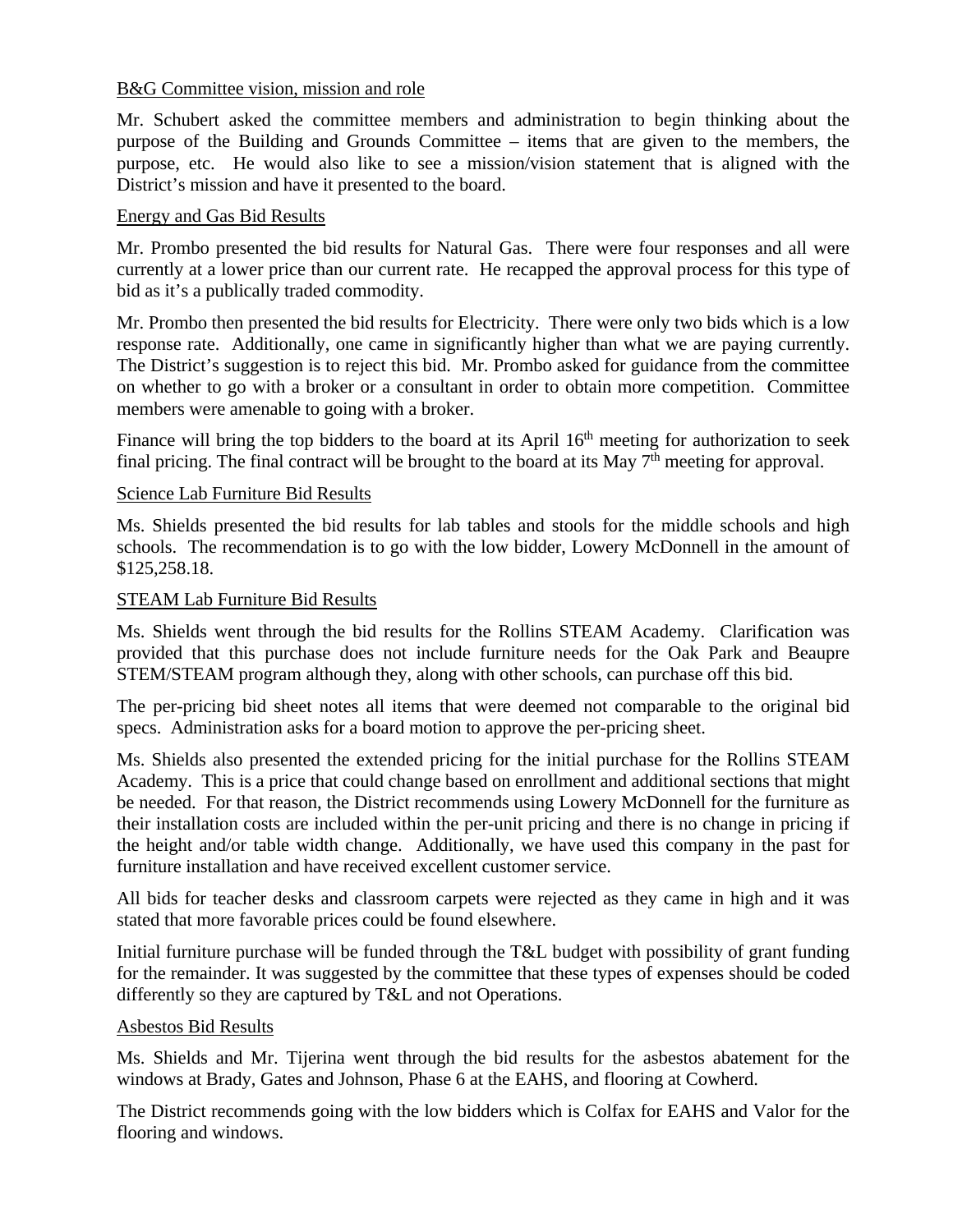Discussion ensued on the timing of the projects and updating the Asbestos Management Plan since the District just had its three-year re-inspection. It was suggested that the District discuss this process further with Carnow Conibear.

## Draft of Construction Position

Mr. Tijerina presented a draft for review to the committee. Discussion ensued regarding the change from consultant to an FTE. The committee was asked to provide any feedback to Mr. Megazzini and he would then be able to post the position.

## Energy Update Presentation

Ms. Margo Schmidt presented updated list of rebates. The District has received a total of \$170,376 in rebates this year and our actual ROI is higher than projections. There are plans to have LED projects completed in-house by May 31 so they qualify for additional rebates. There is also a separate rebate program for smaller buildings that we plan to take advantage of before December 31.

Committee was presented with recommended priority schools based on highest electrical charge, energy star ratings, and overall lighting needs with Rollins, Cowherd and the EAHS Field House being identified.

It was advised that Carnow, the districts asbestos consultant, be consulted prior to the start of these lightning projects to assist in ensuring appropriate steps are taken and if necessary the applicable notifications are provided and staff as well as contractors have proper training.

Due to the amount of projected T8, T12's and other Fluorescent lighting and related components that are anticipated to be removed from district facilities the BG department was asked to ensure that there is a recycling/disposal plan in place that is prepared to handle the expected volume and which adheres to State and Federal regulations regarding such materials.

# LED Lighting Plan

Mr. Tijerina and Ms. Schmidt discussed the development of a district-wide LED replacement plan. Detailed specifications have been performed at Waldo and Gates. A discussion occurred regarding the bid for a fee-based energy-efficient equipment program. It was noted that the District has received one bid and the bid opening is tomorrow.

Discussion ensued on the need to make sure photometric lighting evaluations are conducted to ensure appropriate illumination levels are identified along with areas where lighting controls (i.e., dawn-to-dusk, motion sensors, etc.) may be beneficial.

BG is in the process of creating a district Lighting Master Plan based on information obtained from SEDAC and others.

Facility Improvements – EHS Construction

Mr. Tijerina presented report of open items and what was done over Spring Break.

Facility Improvements – Waldo Summer 2018

Mr. Tijerina noted nothing new to report

Facility Improvements – Summer Project List

Mr. Tijerina noted nothing new to report

EAHS Checklist Items w/prices